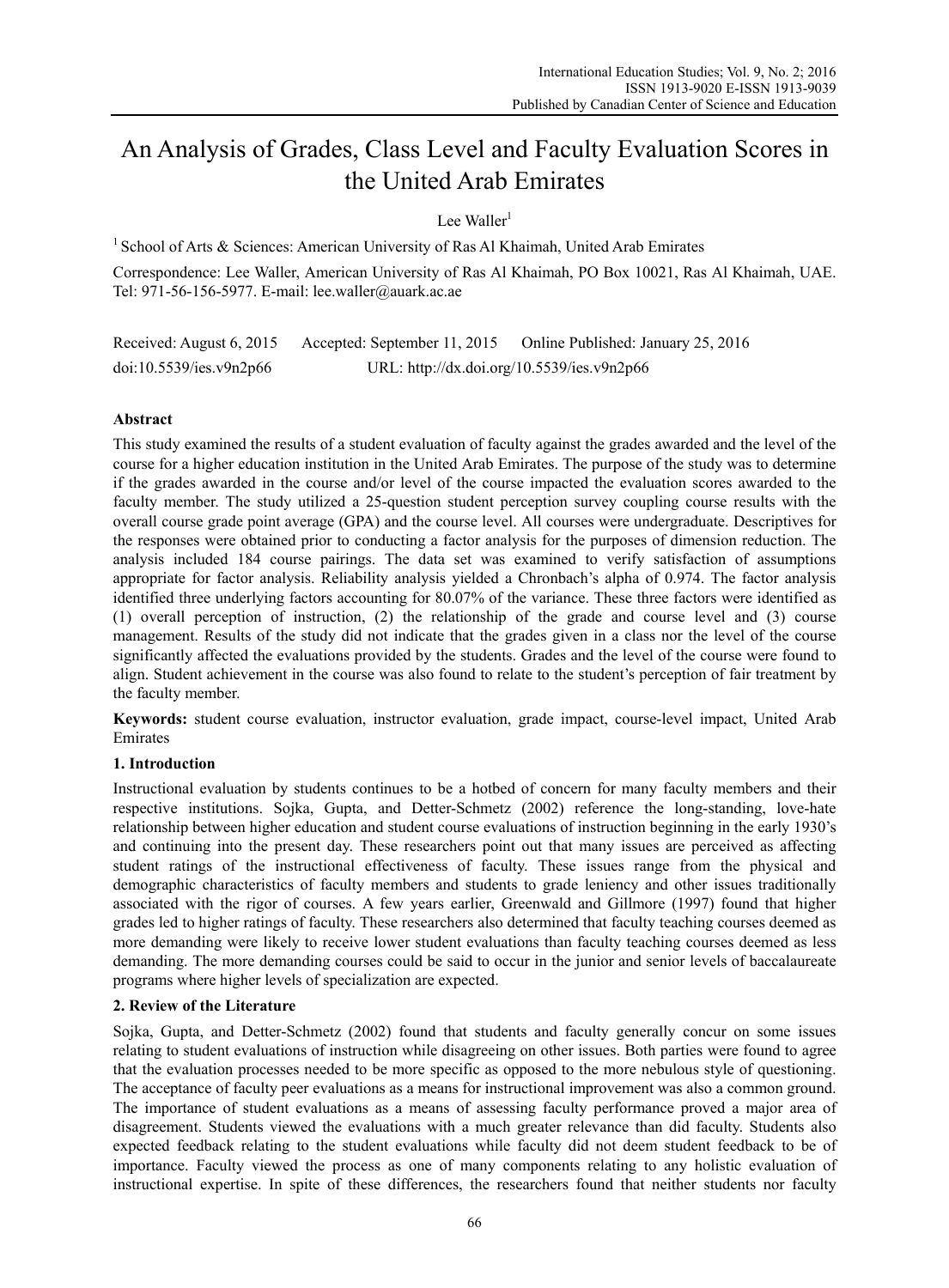desired the elimination of student evaluations of instruction.

Hatfield and Coyle (2012) examined the likelihood that students would complete a course evaluation of a faculty's instruction. Their research indicated that course grades did not influence the likelihood of completing a faculty evaluation. Students with high and low grades were equally likely to complete the course evaluation. Findings did indicate that a student's gender, age and ethnicity were correlated to the likelihood for completing a student evaluation of faculty. Female students born prior to 1987 were more likely to participate in the evaluation process. Younger males were less likely. Asian students were the only ethnicity found to be more likely to complete student evaluations of faculty. Their findings also indicate that the type and level of the course taken influenced the likelihood of participation in the evaluation process. While the focus of these findings does not address the impact of grades or the level of the course on the actual evaluation scores, the findings did indicate that grades do not influence the likelihood of completing the student evaluation of instruction while the level of the course does influence the completion of the evaluations. These researchers appear to concur with Greenwald and Gillmore (1997) relative to impact of student course evaluations though from opposite ends of the spectrum. Greenwald and Gillmore assert that the difficulty of the course negatively impacts student evaluation scores while Hatfield and Coyle found that the level of the course played a role in the likelihood that a student would complete the evaluation.

Though the debate over the structure and usability of student course evaluations of instruction continues, some researchers assert the usefulness of these evaluations as a means of transforming teaching and learning. Bubb et al. (2013) strongly assert the usability of formative student input with regard to instructional improvement. While these researchers point out the many and various difficulties associated with low response rates as institutions transition to the electronic collection of course evaluation results, they demonstrate the usefulness of a formative mid-course evaluation by students. This research builds on the prior work of Stark-Wroblewski, Ahlering, and Brill (2007). Both groups of researchers concur regarding the potential usefulness of student evaluations of faculty instruction.

Review of the available literature supports the purpose and intent of this study. Student evaluation of instruction is often perceived as being impacted by course grades and the level of the course in question. Though the usefulness of the student evaluations to impact teaching and learning is not examined in this study, the impact of course grades and/or course level on student evaluation scores clearly holds the potential to empower practice and guide future research.

## **3. Purpose of the Study**

The study examined the relationship of undergraduate course grades (GPA) and course level with 25 student evaluation scores of instruction for 184 individual courses in a fall semester of study. The student course evaluation posted a 68.5% response rate. The purpose of the study was to determine if a relationship existed between or among the course grade point average (GPA), course level (freshman, sophomore, junior, senior) and the 25 student evaluation responses.

## **4. Research Methodology**

*4.1 Research Questions and Hypotheses* 

Two research questions guided the study. These research questions follow.

- 1) What are the course grade GPA's, course levels, and student course evaluation responses in the fall 2014 semester for an institution of higher education in the United Arab Emirates?
- 2) Do relationships exist between or among course GPA, course level and student course evaluation responses in the fall 2014 semester for an institution of higher education in the United Arab Emirates?

The following null and alternate hypotheses were utilized to guide this study and support the analysis required by the study's research question 2.

- **Ho** No relationships exist between or among course GPA, course level and student course evaluation responses in the fall 2014 semester for an institution of higher education in the United Arab Emirates.
- **Ha** Relationships exist between or among course GPA, course level and student course evaluation responses in the fall 2014 semester for an institution of higher education in the United Arab Emirates.

## *4.2 Research Approach*

The study utilized a quantitative research methodology. The data set was collected and developed by pairing the overall course GPA and course level with the cumulative evaluation scores for 184 courses. The course GPA was established by averaging all course grades. Course grades were assigned the traditional range of 4 for an A, 3 for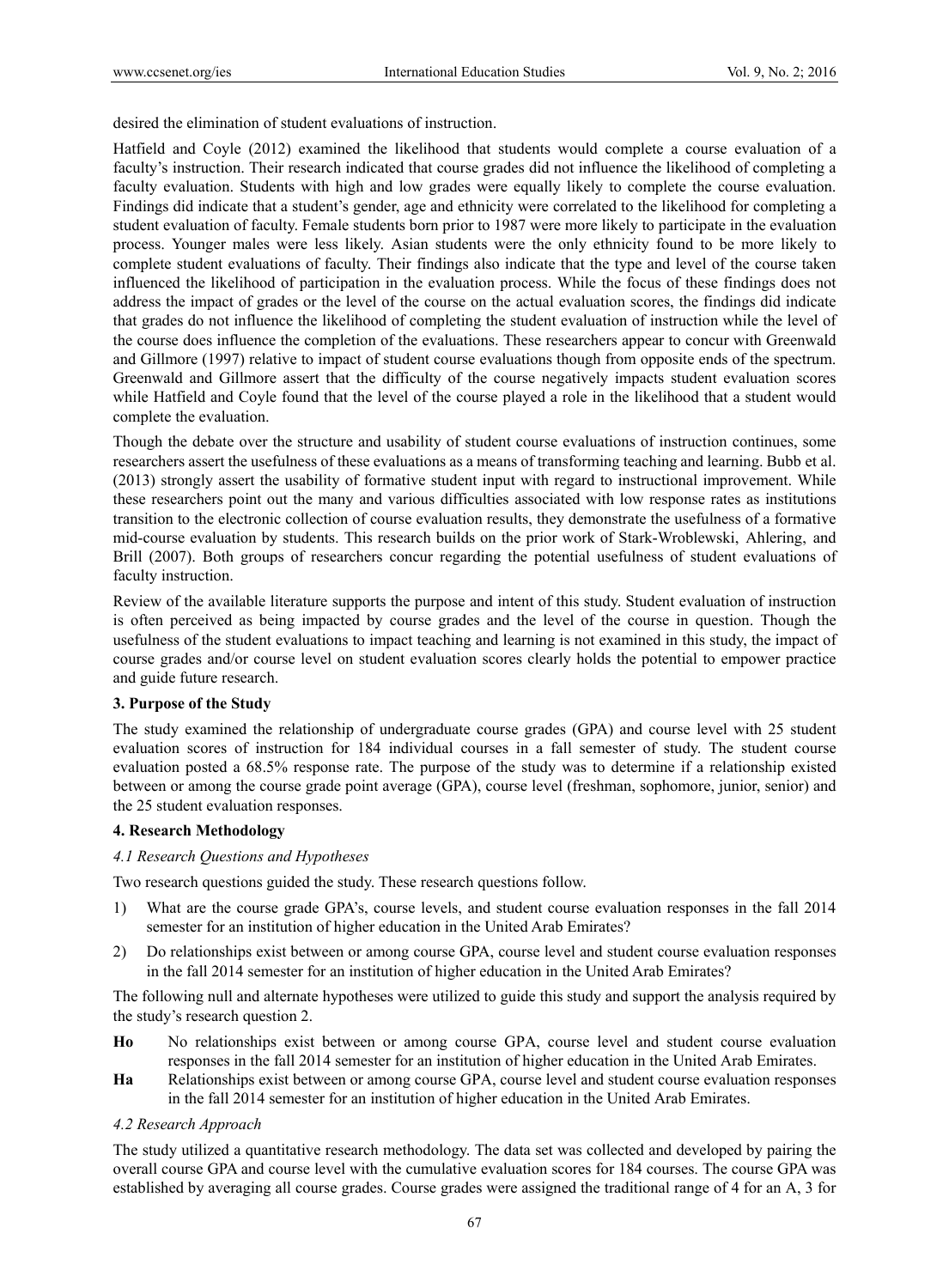a B, 2 for a C, 1 for a D and 0 for an F. The course level was assigned a score of 4 for a senior level course, 3 for a junior level course, 2 for a sophomore course, and 1 for a freshman course. The course GPA and course level were then paired with the student evaluation scores for the course developed using a 5-point Likert scale. A Chronbach alpha was utilized to establish the reliability of the data set. Descriptives were then identified to answer Research Question 1. The Bartlett's Test of Sphericity was utilized to establish the existence of a relationship between or among the numerous variables in answer to Research Question 2. The four assumptions required for factor analysis were then examined. Afterwards dimension reduction using factor analysis was conducted to determine and examine underlying relationships within the data set. Factors with Eigenvalues greater than 1.0 were deemed significant.

Lumadue and Waller (2013) established four assumptions required to conduct factor analysis. These assumptions follow.

- 1) The data set must not include outliers as these can substantially impact the analysis.
- 2) The sample size must be adequate. The number of cases must be greater than the number of factors.
- 3) The model must be linear in nature.
- 4) Interval data are assumed.

Examination of the data set indicated the presence of no outliers. The sample size included 27 variables that far exceeded the number of identified factors thus satisfying the expectations regarding sample size. Additionally, a Kaiser-Meyer-Olkin measure of sampling adequacy indicated a score of 0.950 further establishing the adequacy of the sample size for purposes of factor analysis. The linear nature of the data set was established in response to Research Question 2 via a Bartlett's Test of Sphericity. The data set met the expectation requiring that the data be at least interval in nature.

## *4.3 Limitations, Delimitations and Assumptions*

This study was limited by the following factors.

- 1) Data were available for the fall 2014 semester only.
- 2) Data were available only for the institution under examination.

The researcher delimited the study as follows.

- 1) The study was restricted to data retrieved utilizing the survey instrument, grade analysis and determination of grade level.
- 2) The collection of information was delimited to the fall 2014 semester for the institution under examination.
- 3) The research examined only the course GPA, course level and course summary scores to the faculty evaluation instrument.

The following assumptions were made for this study.

- 1) The data were accurate and correctly recorded.
- 2) The data were usable and appropriate for this study.
- 3) Examination of the data held the potential to impact future practice and research.

## **5. Findings and Analysis**

Findings of the study are delineated into responses regarding two research questions. The responses follow.

## *5.1 Research Question 1*

Research question 1 required the analysis of descriptive data for the variables associated with the study. The findings are provided in Table 1.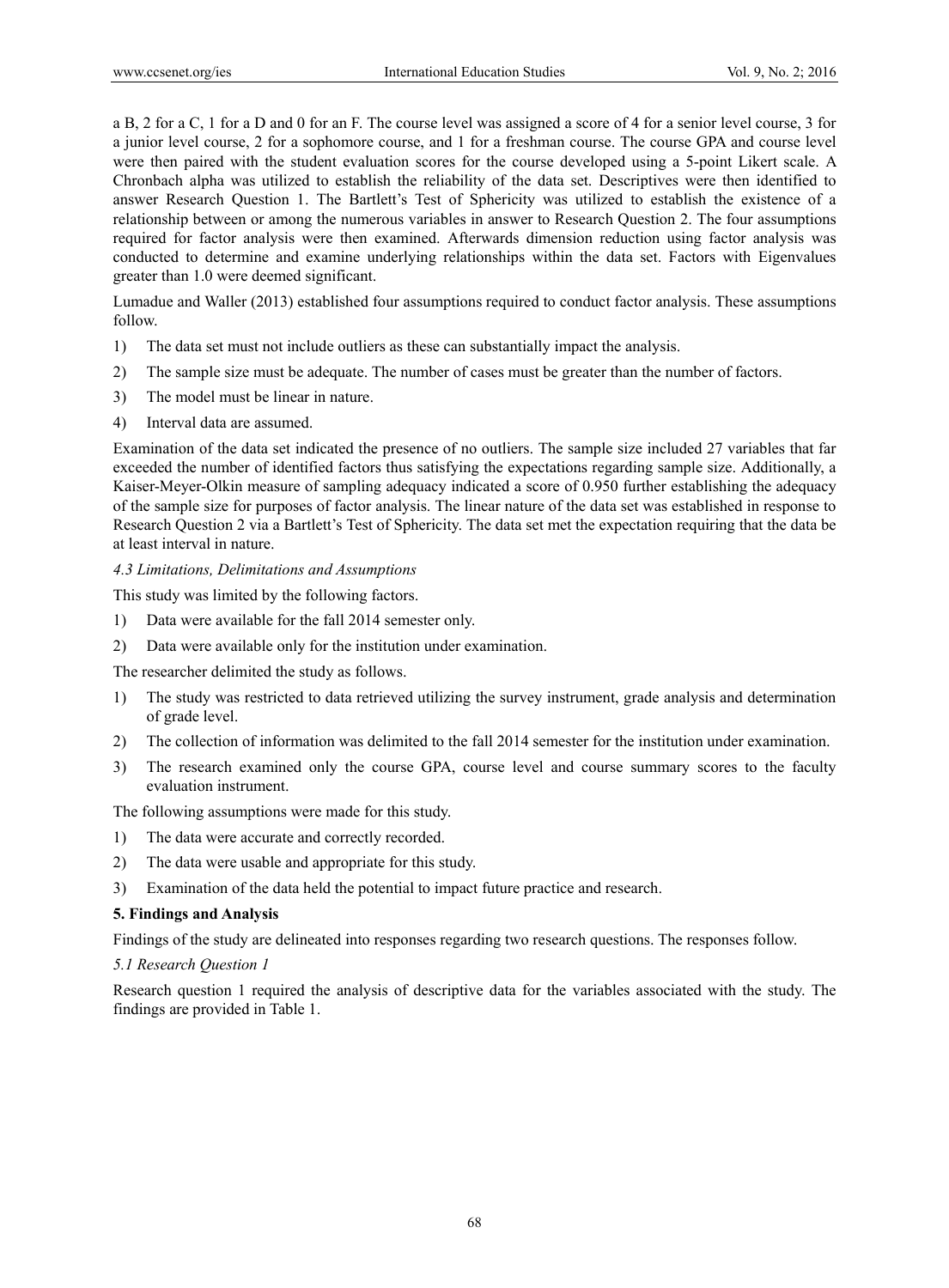| Questions                                          | N   | Mean | Std. Dev. |
|----------------------------------------------------|-----|------|-----------|
| 1. Course GPA                                      | 184 | 2.41 | 0.693     |
| 2. Course Level                                    | 184 | 2.23 | 1.308     |
| 3. Was prepared for class.                         | 184 | 4.59 | 0.466     |
| 4. Explained the material clearly.                 | 184 | 4.67 | 0.549     |
| 5. Corrects assignments in a timely manner.        | 184 | 4.42 | 0.539     |
| 6. Comments and suggestions were helpful.          | 184 | 4.44 | 0.526     |
| 7. Encouraged student/teacher interaction.         | 184 | 4.48 | 0.548     |
| 8. Encouraged questions and class preparation.     | 184 | 4.50 | 0.525     |
| 9. Encouraged all students to participate.         | 184 | 4.45 | 0.632     |
| 10. Treated students impartially $&$ with respect. | 184 | 4.54 | 0.576     |
| 11. Was available during office hours.             | 184 | 4.51 | 0.464     |
| 12. Covered content as outlined.                   | 184 | 4.50 | 0.526     |
| 13. Encouraged active involvement.                 | 184 | 4.47 | 0.563     |
| 14. Used different learning activities.            | 184 | 4.27 | 0.672     |
| 15. Provides examples to explain concepts.         | 184 | 4.50 | 0.556     |
| 16. Sticks to the subject matter.                  | 184 | 4.45 | 0.545     |
| 17. The course was well organized.                 | 184 | 4.45 | 0.562     |
| 18. Course description was accurate.               | 184 | 4.47 | 0.539     |
| 19. Course requirements were clear.                | 184 | 4.46 | 0.505     |
| 20. Learning outcomes were achieved.               | 184 | 4.42 | 0.578     |
| 21. Grading criteria was clear.                    | 184 | 4.39 | 0.593     |
| 22. Assignments helped master the course.          | 184 | 4.46 | 0.588     |
| 23. Integrated web materials into the course.      | 184 | 4.31 | 0.635     |
| 24. Encouraged access to external information.     | 184 | 4.44 | 0.574     |
| 25. Utilized materials outside the textbook.       | 184 | 4.27 | 0.648     |
| 26. Overall rating of the course.                  | 184 | 4.33 | 0.620     |
| 27. Overall rating of the teaching.                | 184 | 4.39 | 0.696     |

#### Table 1. Descriptive analysis of the study variables (continued on subsequent page)

The average course GPA was 2.41. This falls squarely in the mid-C range with 2.0 constituting the threshold for a grade of C and 3.0 constituting the threshold for a grade of B. The average course level was 2.23. This value places the average level of the courses at just above second year. This means that freshman and sophomore courses were a more plentiful than junior and senior courses. The responses to questions relating to the student evaluation of instruction ranged from a high of 4.67 relating to the clear explanation of the materials to a low of 4.27 relating to the utilization of different learning materials and materials from outside the textbook. The scores may be said to indicate a classroom with extensive focus on clear explanations with limited utilization of materials from sources other than the textbook. Overall, the course grading might also said to be in the rigorous range with an average grade of C.

#### *5.2 Research Question 2*

Research question 2 examined the possibility of relationships existing between or among the various variables. The Bartlett's Test of Sphericity was utilized to determine if these relationships existed and was used to establish the linear nature of the data set. This test returned an approximate Chi-Squared value of 7,494 with a significance of less than 0.001. The null hypothesis was subsequently rejected in favor of the alternate hypothesis. Relationships were found to exist between or among course GPA, course level and student course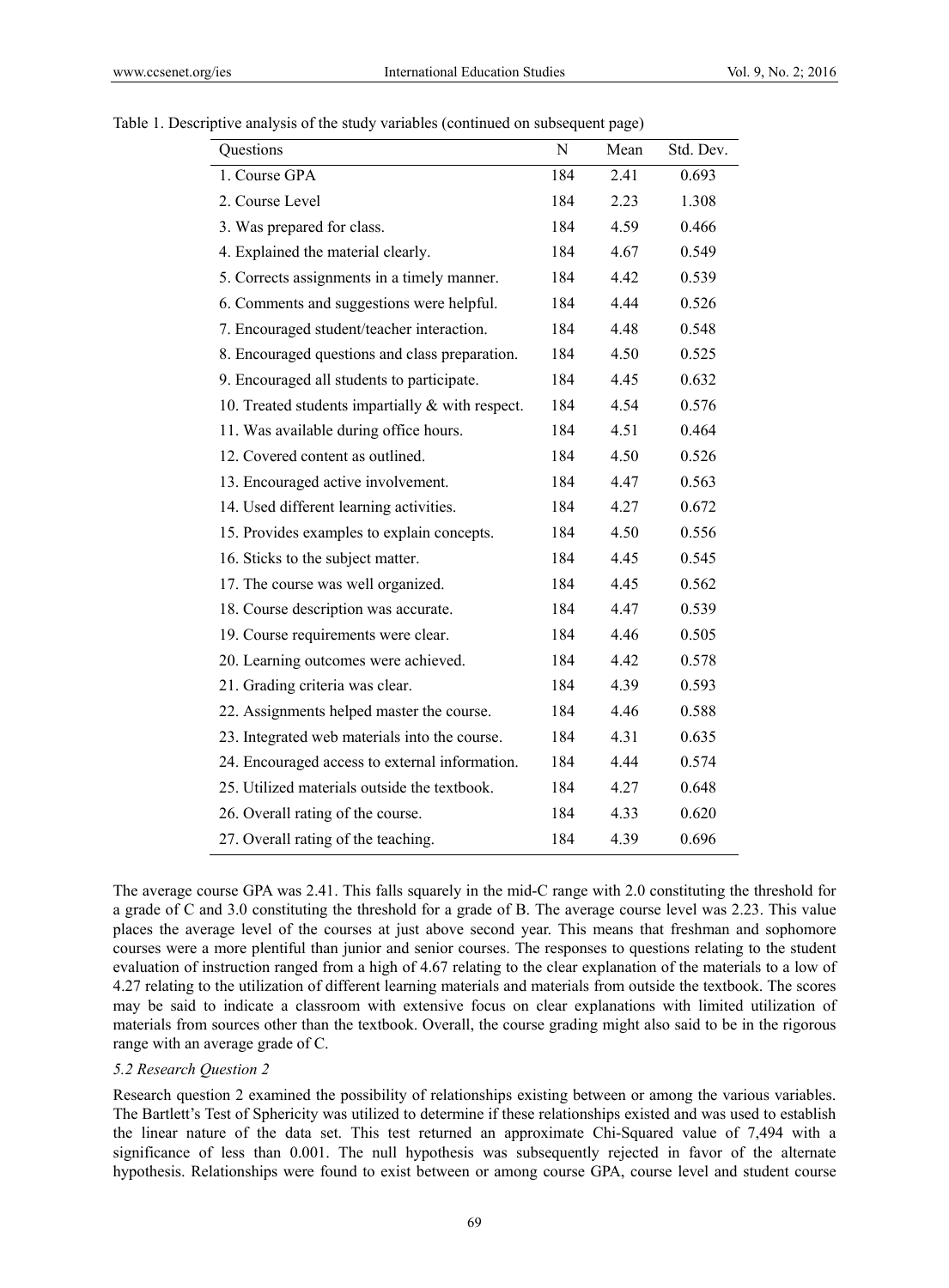| ccsenet.org/ies.              |                 | <b>International Education Studies</b>         |                                                                           |        |               | Vol. 9, No. 2; 2016                                                                                                                                                                                                        |  |  |
|-------------------------------|-----------------|------------------------------------------------|---------------------------------------------------------------------------|--------|---------------|----------------------------------------------------------------------------------------------------------------------------------------------------------------------------------------------------------------------------|--|--|
| able 2 as follows.            |                 |                                                |                                                                           |        |               | uation responses in the fall semester for an institution of higher education in the United Arab Emirates.<br>or analysis was then conducted to determine the nature of the identified relationships. Findings are included |  |  |
| e 2. Total variance explained |                 |                                                |                                                                           |        |               |                                                                                                                                                                                                                            |  |  |
| Component                     |                 | Initial Eigenvalues                            |                                                                           |        |               | <b>Extraction Sums of Squared Loadings</b>                                                                                                                                                                                 |  |  |
|                               | Total           | % of Variance                                  | Cumulative %                                                              | Total  | % of Variance | Cumulative %                                                                                                                                                                                                               |  |  |
| 1                             | 18.776          | 69.542                                         | 69.542                                                                    | 18.776 | 69.542        | 69.542                                                                                                                                                                                                                     |  |  |
| 2                             | 1.612           | 5.969                                          | 75.511                                                                    | 1.612  | 5.969         | 75.511                                                                                                                                                                                                                     |  |  |
| 3                             | 1.241           | 4.596                                          | 80.107                                                                    | 1.241  | 4.596         | 80.107                                                                                                                                                                                                                     |  |  |
|                               |                 | action Method: Principal Component Analysis.   |                                                                           |        |               |                                                                                                                                                                                                                            |  |  |
|                               |                 | 20<br>15 <sup>°</sup><br>Eigenvalue            | <b>Component Number</b>                                                   |        |               |                                                                                                                                                                                                                            |  |  |
|                               |                 |                                                | Figure 1. Scree plot                                                      |        |               |                                                                                                                                                                                                                            |  |  |
|                               |                 | e 3. Component (factor loadings) matrix        | factor loadings for the three identified factors are provided in Table 3. |        |               |                                                                                                                                                                                                                            |  |  |
|                               | Questions       |                                                |                                                                           | 1      | 2             | 3                                                                                                                                                                                                                          |  |  |
|                               | 1. Course GPA   |                                                |                                                                           | .294   | .742          | .417                                                                                                                                                                                                                       |  |  |
|                               | 2. Course Level |                                                |                                                                           | .276   | .805          | .297                                                                                                                                                                                                                       |  |  |
|                               |                 | 3. Was prepared for class.                     |                                                                           | .849   | $-.201$       | .236                                                                                                                                                                                                                       |  |  |
|                               |                 | 4. Explained the material clearly.             |                                                                           | .867   | $-.142$       | .133                                                                                                                                                                                                                       |  |  |
|                               |                 | 5. Corrects assignments in a timely manner.    |                                                                           | .677   | $-.104$       | .291                                                                                                                                                                                                                       |  |  |
|                               |                 | 6. Comments and suggestions were helpful.      |                                                                           | .744   | $-.062$       | .078                                                                                                                                                                                                                       |  |  |
|                               |                 | 7. Encouraged student/teacher interaction.     |                                                                           | .908   | .084          | $-.223$                                                                                                                                                                                                                    |  |  |
|                               |                 | 8. Encouraged questions and class preparation. |                                                                           | .873   | .125          | $-.287$                                                                                                                                                                                                                    |  |  |
|                               |                 | 9. Encouraged all students to participate.     |                                                                           | .873   | .123          | $-.335$                                                                                                                                                                                                                    |  |  |
|                               |                 |                                                | 10. Treated students impartially & with respect.                          | .789   | .230          | $-.469$                                                                                                                                                                                                                    |  |  |

#### Table 2. Total variance explained

Extraction Method: Principal Component Analysis.



Figure 1. Scree plot

Figure 1. Scree plot<br>The factor loadings for the three identified factors are provided in Table 3.

Table 3. Component (factor loadings) matrix

| <b>Ouestions</b>                                    | 1    | $\overline{2}$ | 3       |
|-----------------------------------------------------|------|----------------|---------|
| 1. Course GPA                                       | .294 | .742           | .417    |
| 2. Course Level                                     | .276 | .805           | .297    |
| 3. Was prepared for class.                          | .849 | $-201$         | .236    |
| 4. Explained the material clearly.                  | .867 | $-142$         | .133    |
| 5. Corrects assignments in a timely manner.         | .677 | $-.104$        | .291    |
| 6. Comments and suggestions were helpful.           | .744 | $-062$         | .078    |
| 7. Encouraged student/teacher interaction.          | .908 | .084           | $-.223$ |
| 8. Encouraged questions and class preparation.      | .873 | .125           | $-287$  |
| 9. Encouraged all students to participate.          | .873 | .123           | $-.335$ |
| 10. Treated students impartially $\&$ with respect. | .789 | .230           | $-469$  |
| 11. Was available during office hours.              | .780 | .161           | $-.035$ |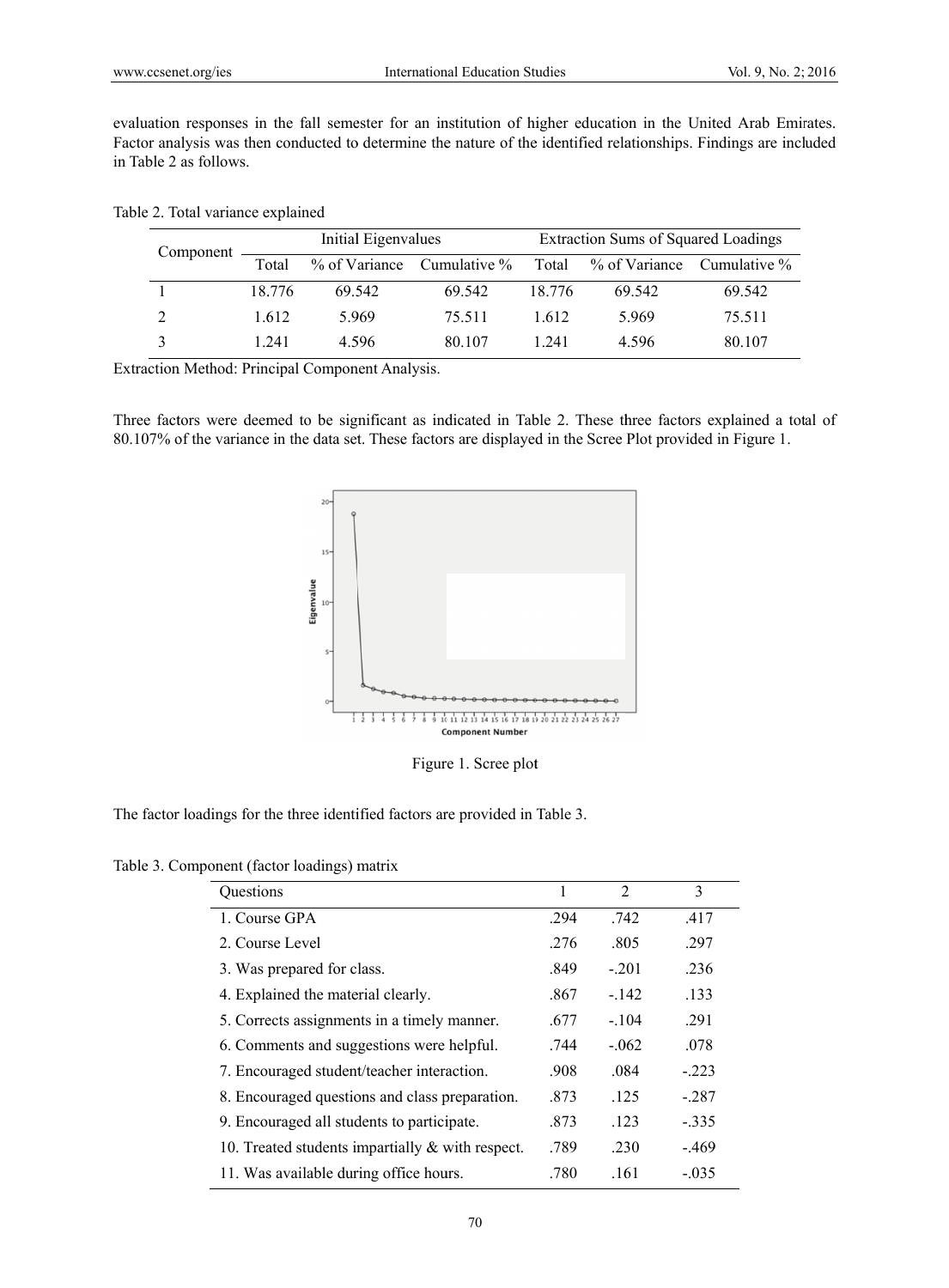| 12. Covered content as outlined.               | .861 | $-152$  | .256    |  |
|------------------------------------------------|------|---------|---------|--|
| 13. Encouraged active involvement.             | .909 | .063    | $-.121$ |  |
| 14. Used different learning activities.        | .872 | .015    | .079    |  |
| 15. Provides examples to explain concepts.     | .908 | $-.089$ | .097    |  |
| 16. Sticks to the subject matter.              | .884 | $-.106$ | .020    |  |
| 17. The course was well organized.             | .905 | $-.170$ | .201    |  |
| 18. Course description was accurate.           | .924 | $-124$  | .169    |  |
| 19. Course requirements were clear.            | .919 | $-.081$ | .027    |  |
| 20. Learning outcomes were achieved.           | .920 | $-.132$ | .112    |  |
| 21. Grading criteria was clear.                | .891 | $-.010$ | $-.048$ |  |
| 22. Assignments helped master the course.      | .851 | $-.106$ | .158    |  |
| 23. Integrated web materials into the course.  | .825 | .135    | $-.067$ |  |
| 24. Encouraged access to external information. | .828 | .207    | $-.300$ |  |
| 25. Utilized materials outside the textbook.   | .846 | .101    | $-.207$ |  |
| 26. Overall rating of the course.              | .899 | $-.123$ | .057    |  |
| 27. Overall rating of the teaching.            | .921 | $-.098$ | $-.052$ |  |
|                                                |      |         |         |  |

Extraction Model: Principle.

The three factors were identified and named via examination of the factor loadings provided in Table 3. These factors are (1) overall perception of instruction, (2) the relationship of the grade and course level and (3) course management. Factor 1 included a response to every question on the student evaluation of instruction. Factor 2 included the two issues of course GPA and course level. Factor 3 included the course GPA and the student's perception of being respectfully treated.

#### **6. Conclusions and Implications**

Examination of the factor loadings for factor 1 indicates the existence of a global perception of the faculty member's instructional expertise. The existence of a global perception implies that student's formulated an overall impression of the faculty member's instructional expertise and allowed this perception to guide responses for the student evaluation of instruction. The faculty member was evaluated within the bounds of this holistic vision rather than on the basis of the individual questions relating to the varied instructional issues. Accordingly, the student evaluation of faculty should be viewed as one overall assessment of instructional ability. The non-inclusion of the course GPA and level in this holistic perception demonstrates that grade and course level did not play a significant role in shaping the responses to the evaluation instrument. Nor did these factors shape the student's holistic perception of the faculty member's instructional expertise. More succinctly, neither grades nor the course level shaped the student's evaluation of instruction. The perception espoused by Greenwald and Gillmore (1997) that high grades led to high evaluations is not born out by factor 1, nor is the impression that differing levels of courses are more likely to receive differing evaluations. Simply put, students in this case evaluated the faculty member's instructional ability based on a holistic perception of the faculty member's instructional expertise.

Factor 2 included the course GPA and course level only. This indicates that GPA and grade level are related. Course GPA and course level have a high positive correlation, Pearson r, of 0.644. This factor implies that students improve their academic performance as they continue through the educational process to attain a degree. However, the findings indicate that neither the course GPA nor progress through the educational system affected the student's evaluation of the faculty member's instructional expertise.

The third factor provided an interesting relationship between the course GPA and the student's perception that he or she has been treated with respect. While the loadings for factor 3 indicate a reciprocal effect for these two variables in constituting the identified factor, further examination found that the two variables have a moderate positive correlation, Pearson r, of 0.236. This factor indicated that students are more likely to earn higher grades in an environment in which they perceive themselves as recipients of respectful treatment.